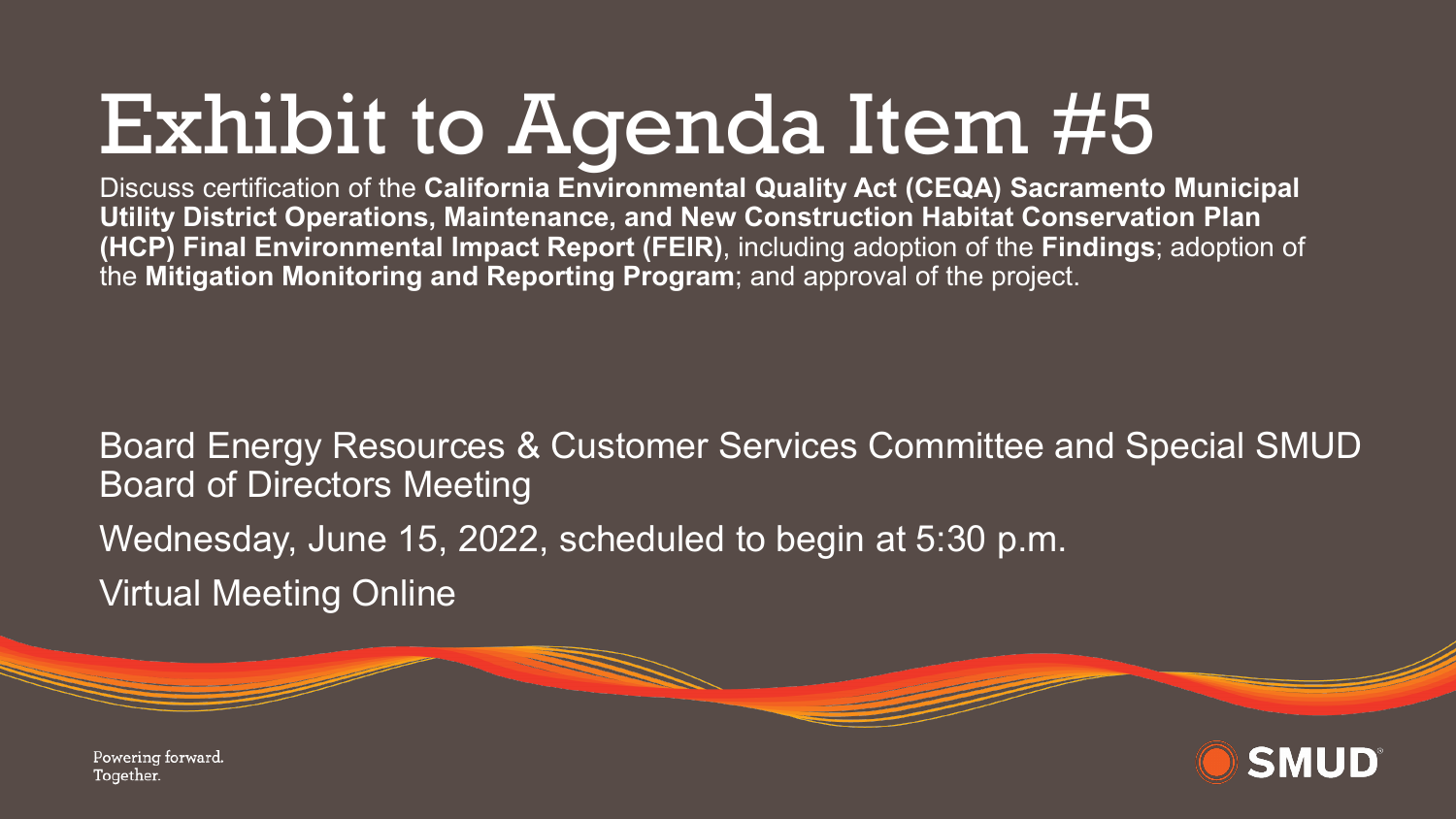### Habitat Conservation Plan Overview

- Streamlined state and federal endangered species act permitting for the next 30 years
- SMUD's operations, maintenance and new construction activities in the Permit Area
- Avoidance, minimization, and mitigation for:
	- Sacramento Orcutt grass, slender Orcutt grass, vernal pool fairy shrimp, vernal pool tadpole shrimp, valley elderberry longhorn beetle, California tiger salamander, giant garter snake

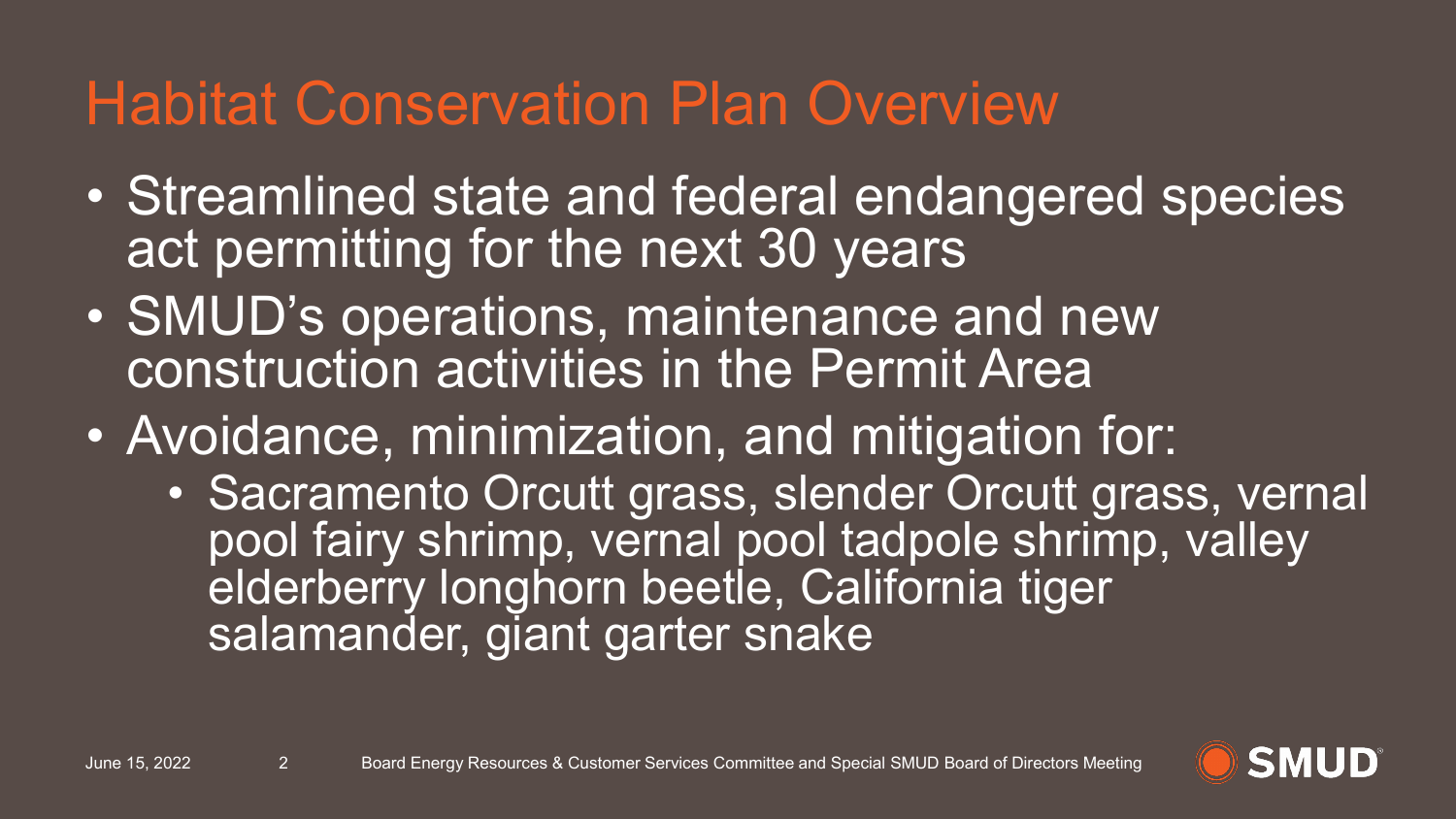

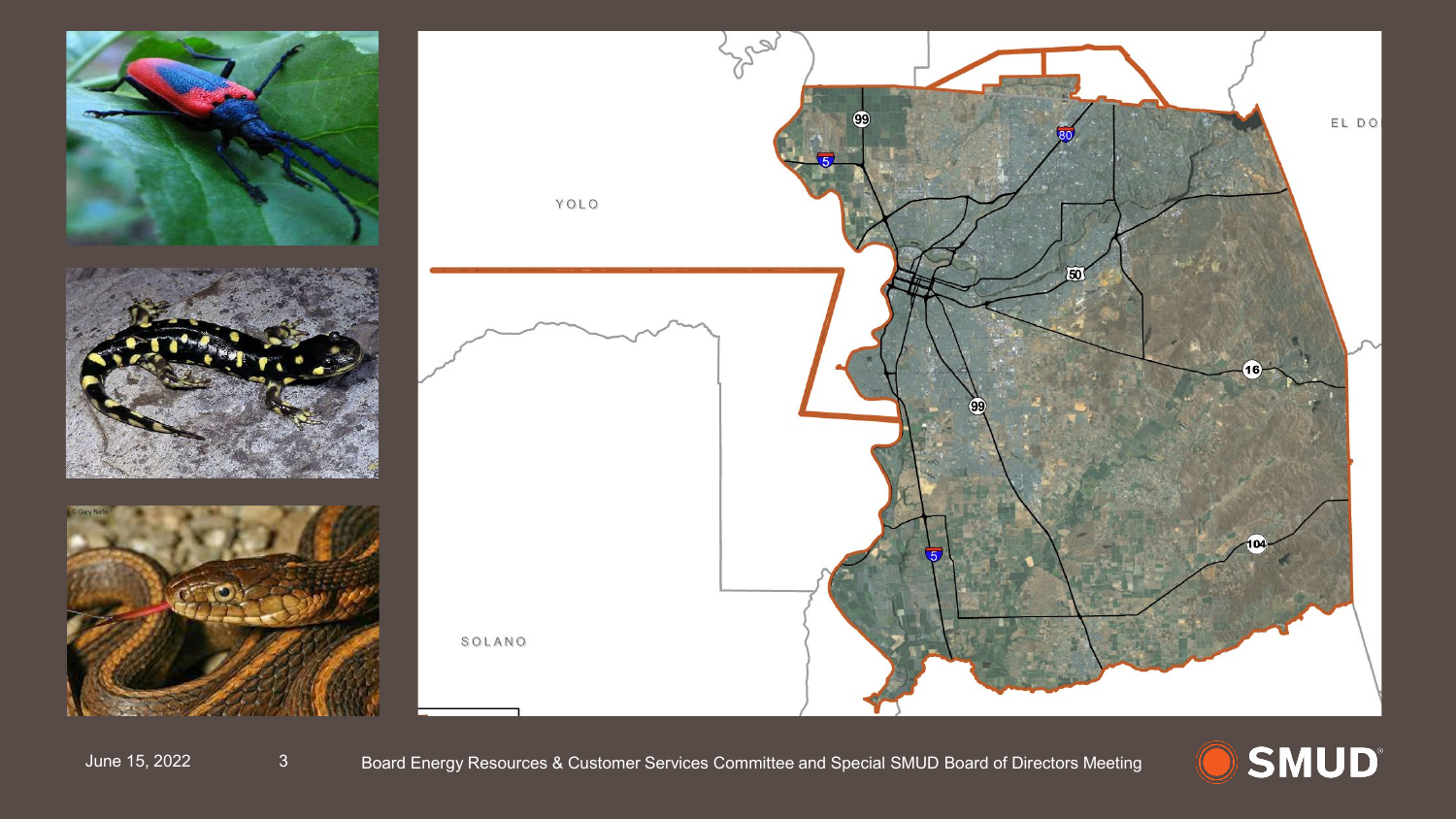# Habitat Conservation Plan Conservation **Strategy**

- Pre-project planning
- Avoidance and minimization measures
- Compensatory mitigation
- Enhance Sacramento Orcutt grass population and slender Orcutt grass introduction at the SMUD Bank

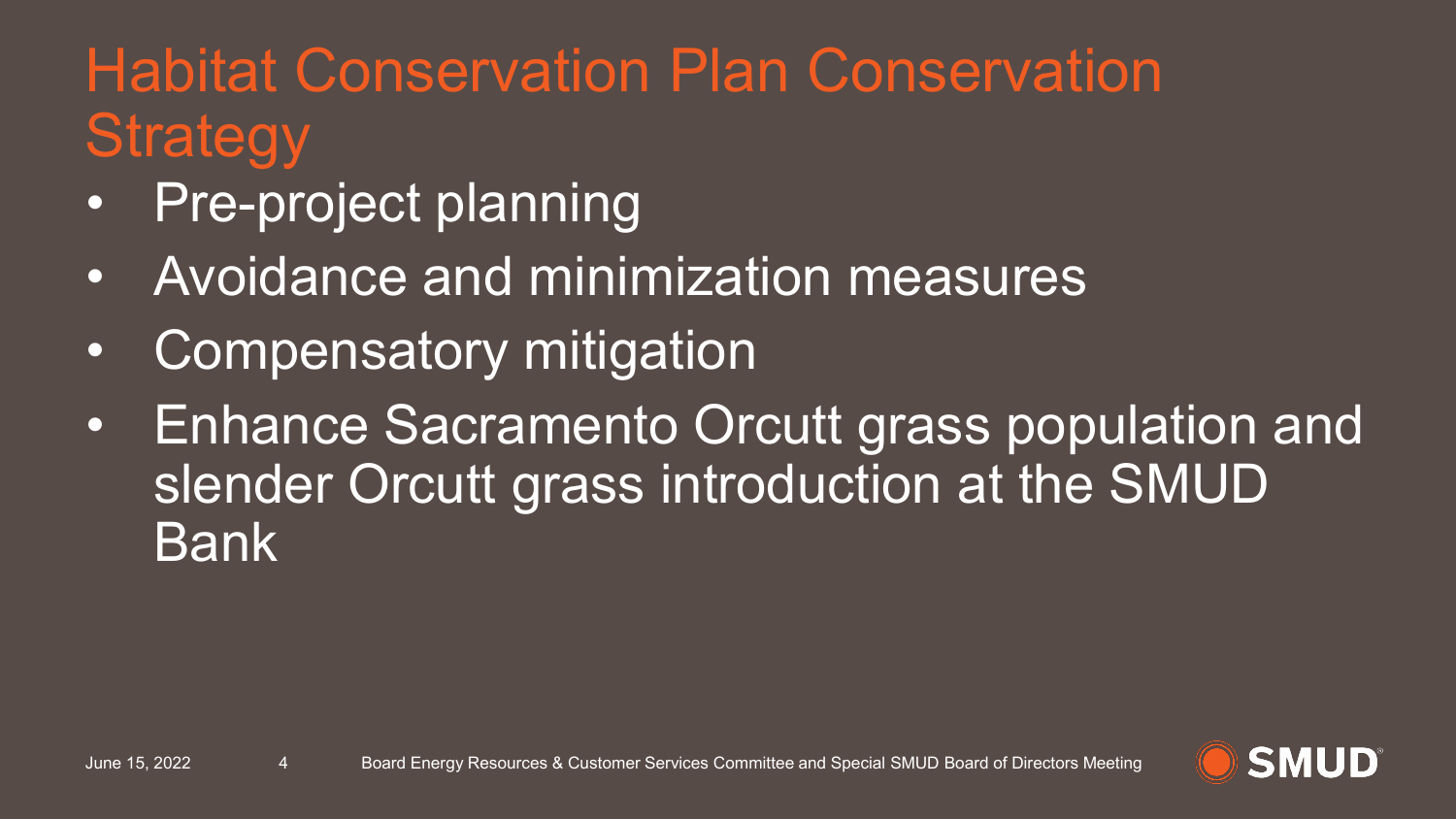#### Habitat Conservation Plan Benefits

- Endangered species **compliance**
- Regulatory certainty
- Operational efficiency
- Cost savings
- Conservation





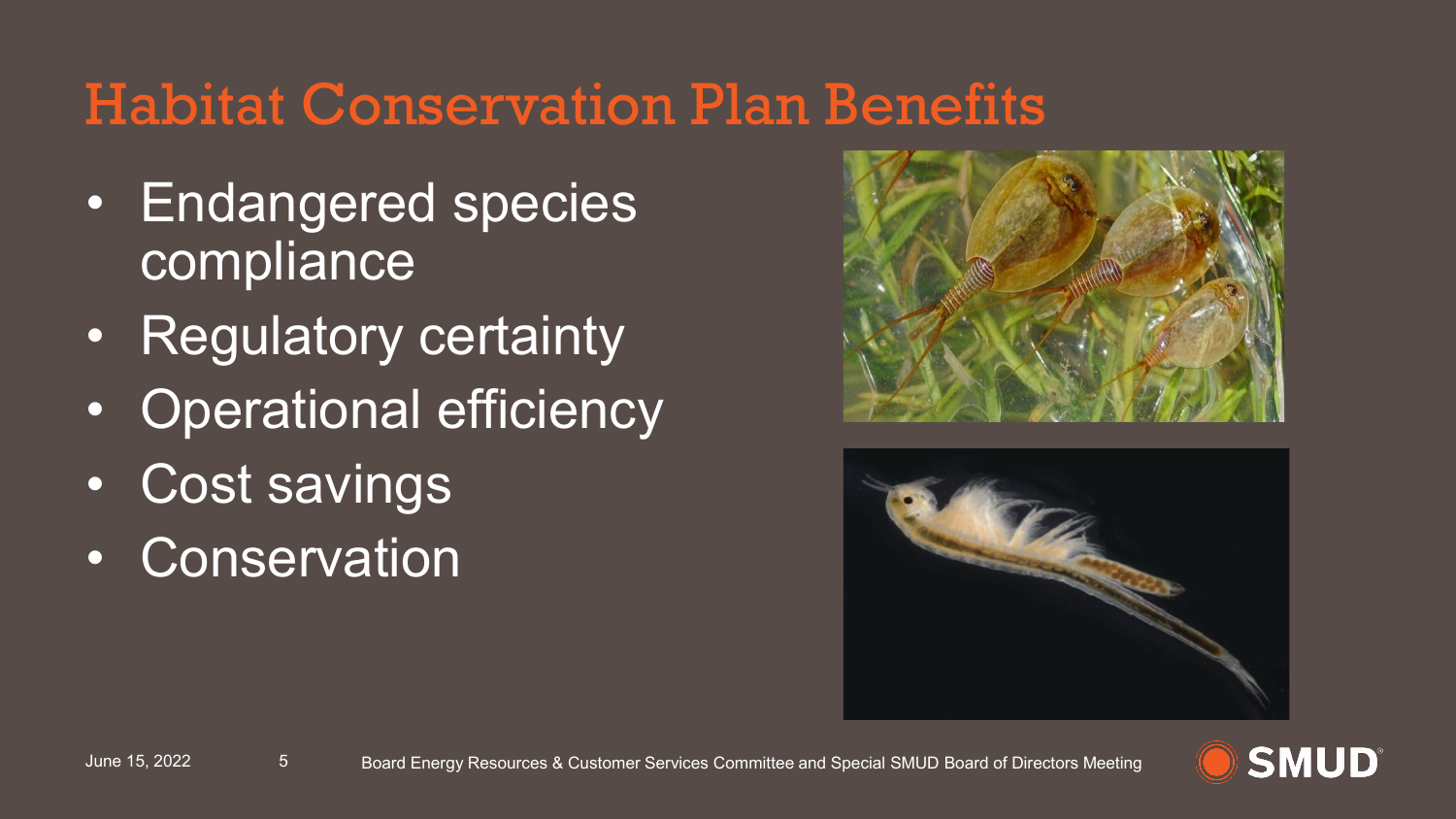## **Habitat Conservation Plan Timeline**

- California Environmental Quality Act (CEQA)
- National Environmental Policy Act (NEPA)
- Permit issuance

#### • HCP implementation

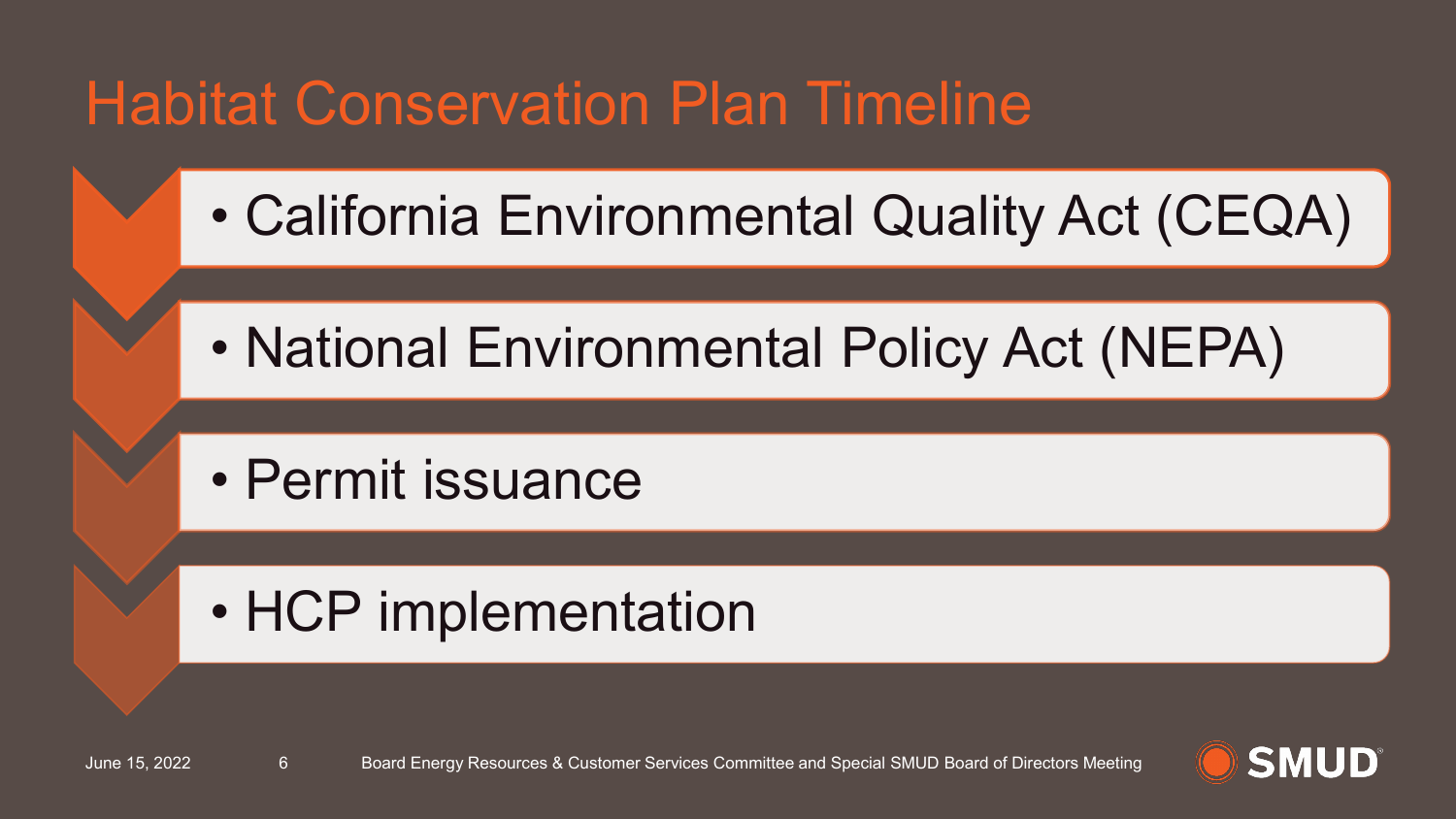### CEQA Proposed Project

- CEQA Proposed Project
	- Application, issuance, and implementation of take authorizations
	- HCP implementation, including the conservation strategy

• Does not provide discretionary CEQA approval of Covered Activities

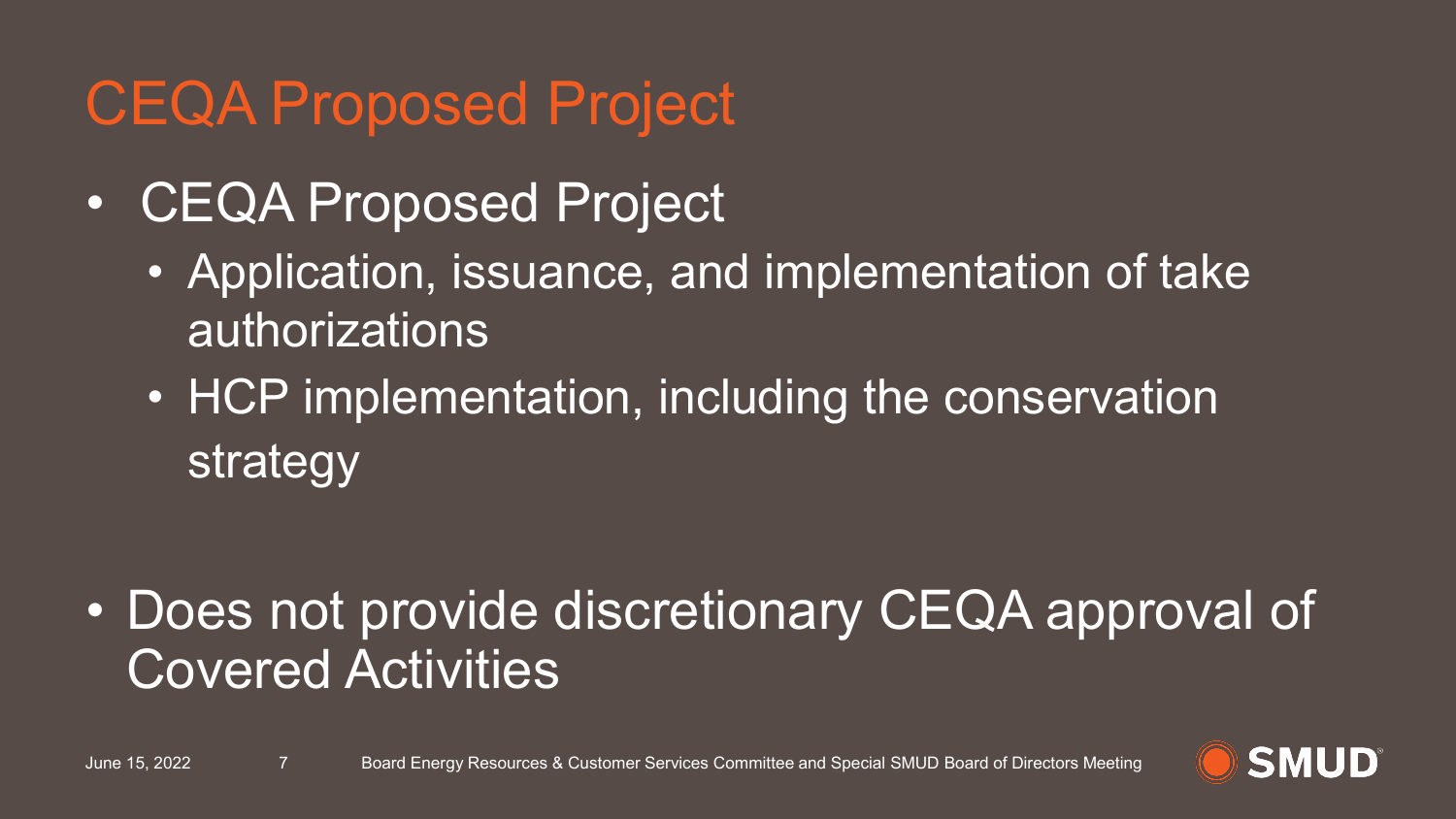### CEQA Public Review Process

- Notice of Preparation 30-day public comment period (9/13/18 – 10/15/18)
- Draft Environmental Impact Report 45-day public comment period (1/31/22 – 3/17/22)
- Published at SMUD.org, Sacramento Bee
- Mailed to HCP steering committee; local, state, and federal agencies and special interest groups
- Available at Customer Service Center (CSC), East Campus Operations Center (ECOC)
- Public Meetings
	- Scoping Meetings (9/27/18)
	- Draft Environmental Impact Report (EIR) Public Meeting (2/22/22)

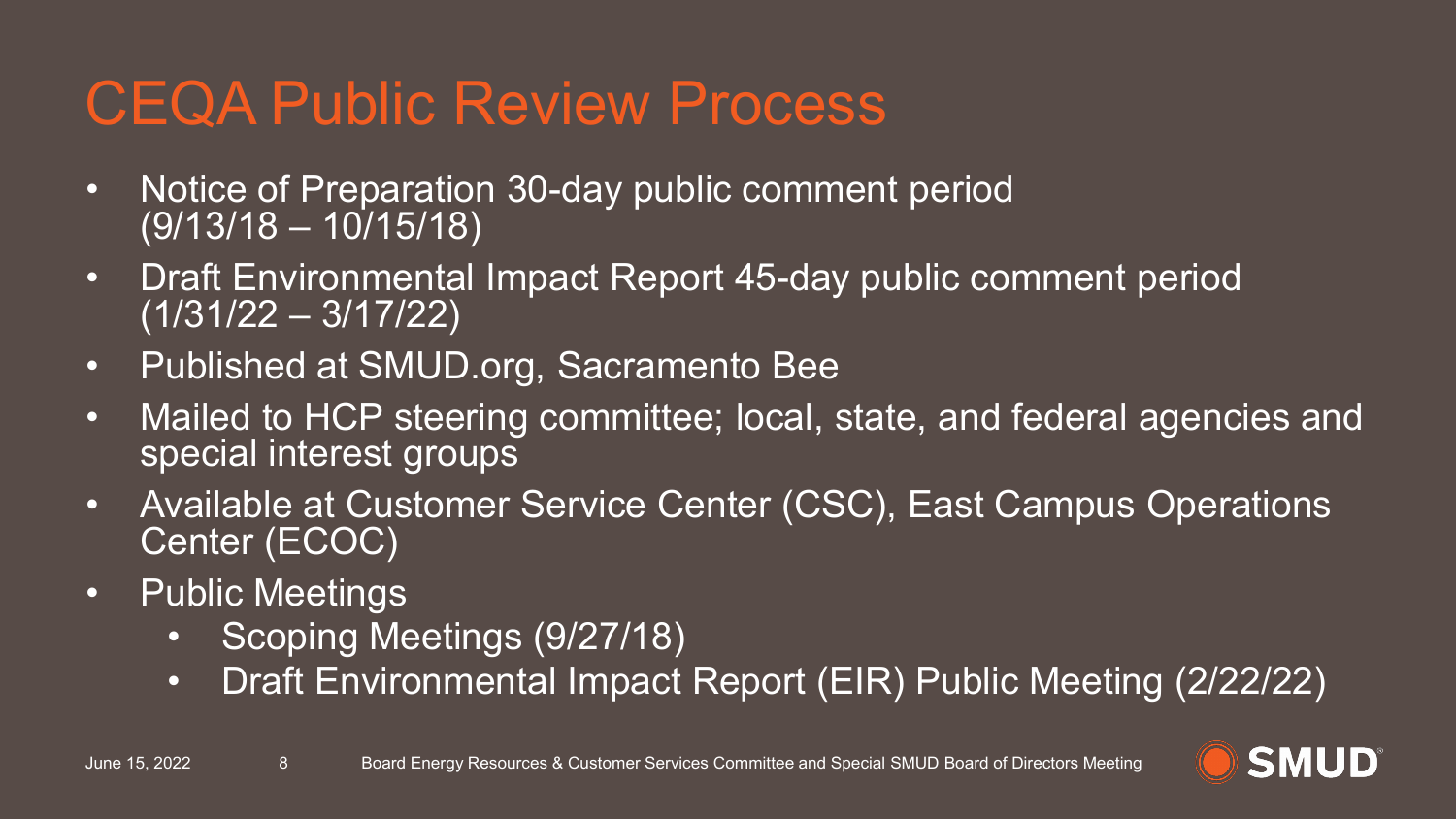# NOP and Draft EIR Commenters

#### Notice of Preparation

- California Native Plant Society
- Delta Stewardship Council
- Native American Heritage Commission
- Sacramento Fire Department
- Sacramento Metropolitan Air Quality Management District
- State Clearinghouse

#### Environmental Impact Report

- County of Sacramento
- Sacramento Metropolitan Air Quality Management District
- San Joaquin Council of Governments
- United Auburn Indian Community

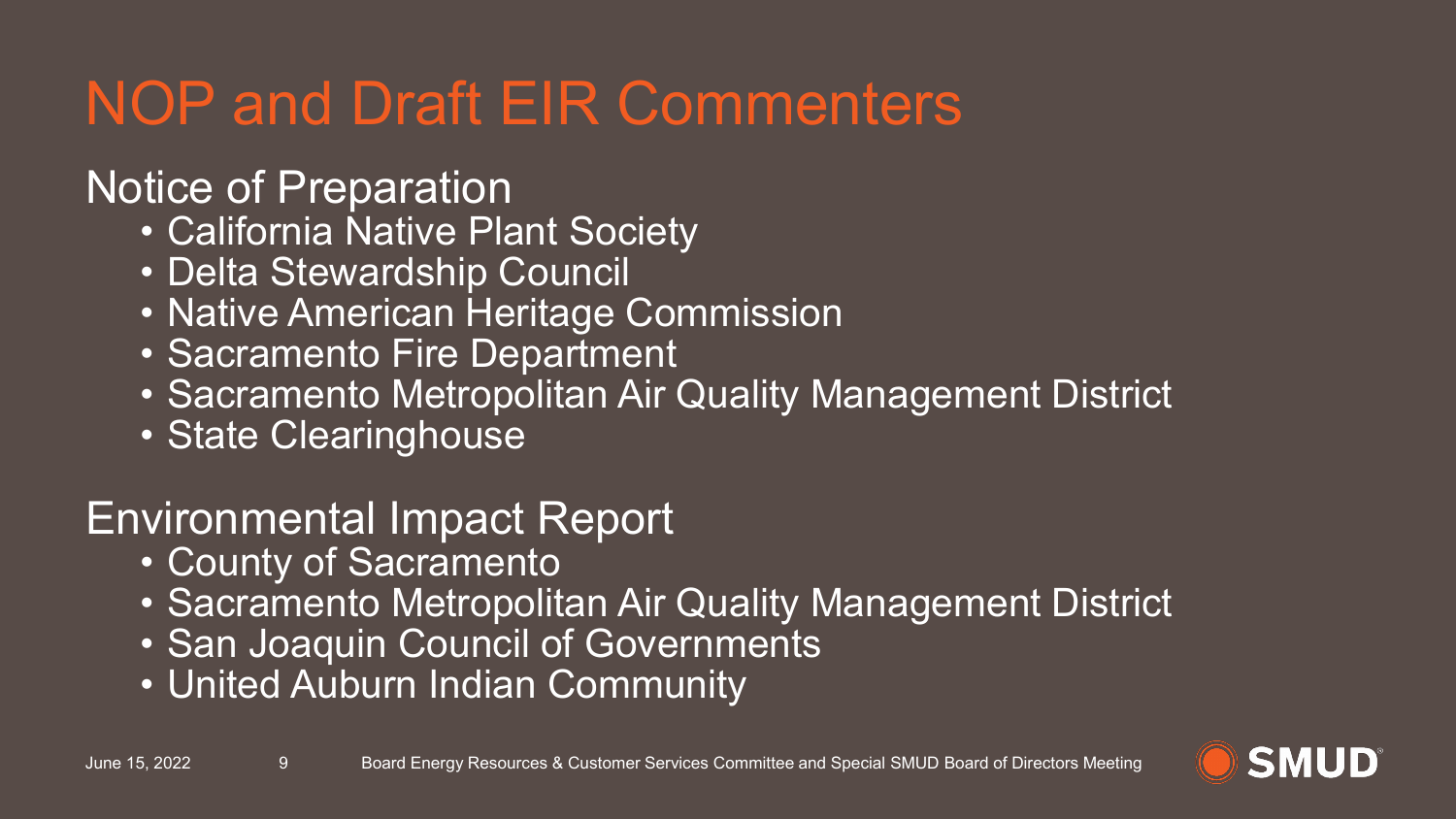## Mitigation Monitoring and Reporting Program

- Mitigation Measures
	- Cultural Resources
	- **Tribal Cultural** Resources
- No significant and unavoidable impacts